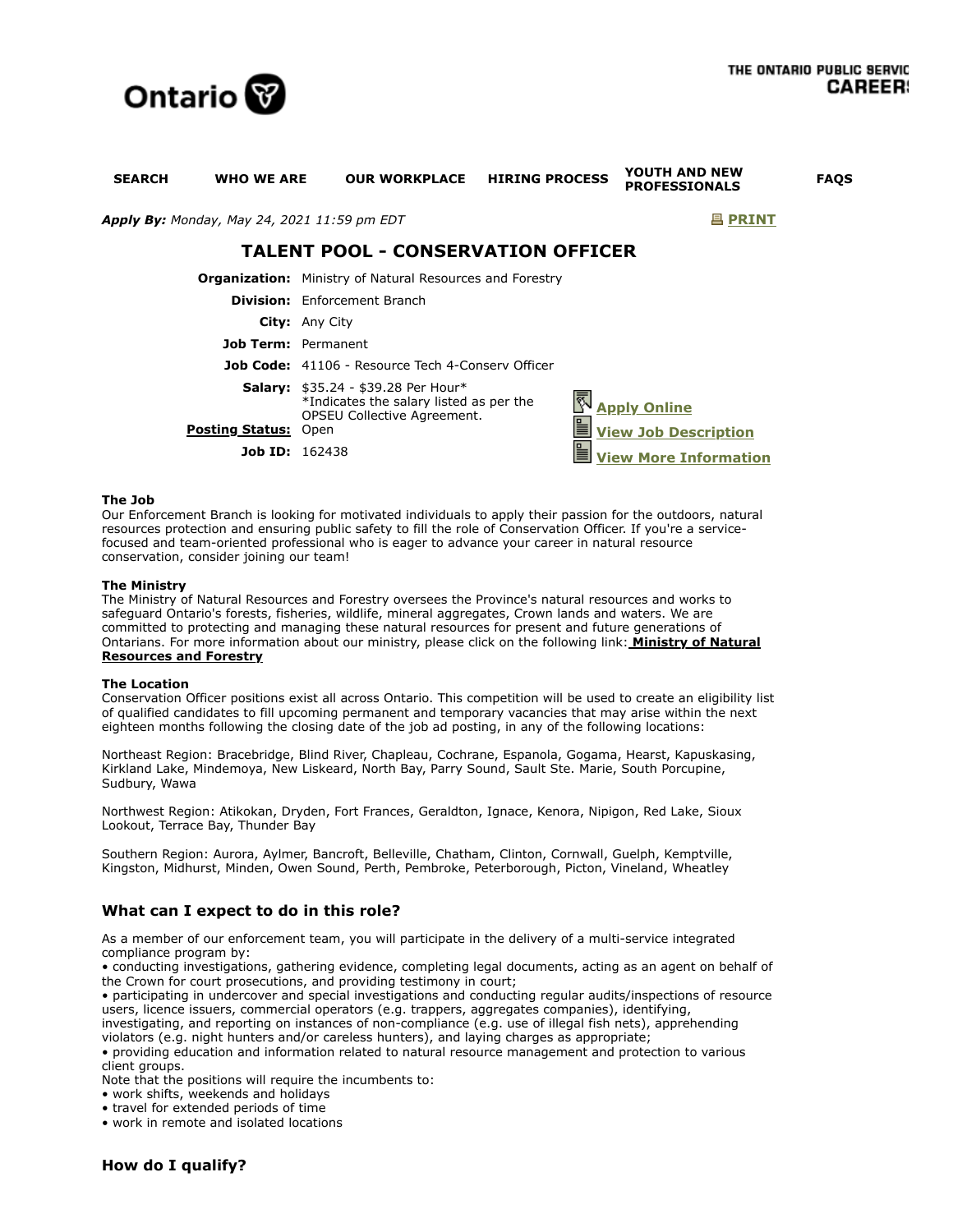# **Mandatory**

• The position requires the successful candidates to have a valid class G driver's license or equivalent. The offer of employment is conditional upon the successful candidate providing proof that s/he has a valid driver's license upon being hired.

• You possess a valid Standard First Aid and CPR certificate.

- You either possess or have the ability to obtain a Pleasure Craft Operator's Card.
- You can provide proof of having passed the Ontario Hunting License Examination or equivalent.

• You can provide proof of having passed the Canadian Firearms Safety Course or possess a Possession and Acquisition Firearms Licence.

• You have the ability to pass psychological and physical assessments to determine suitability and fitness for the position.

• You have the ability to qualify as a Conservation Officer, which includes the ability to successfully complete Basic Constable Training at the Ontario Police College.

### **Specialized Technical Knowledge:**

• Knowledge of natural resource management principles, including: areas of commercial/sport fisheries, game/non-game species of wildlife, wildlife in captivity, aggregates resource management, and public land usage.

- Proficiency in the sports of hunting and fishing, handling firearms and other sporting equipment.
- Proficiency in the operation of related recreation vehicles (eg. watercraft, snowmobiles, ATV's, etc.).

#### **Problem-Solving and Situational Judgment:**

• Ability to exercise sound judgment in stressful and potentially threatening situations.

• Strong problem-solving skills to identify underlying issues, link issues with regulatory requirements and recommend appropriate corrective measures to address challenging situations.

• Identify, and take necessary, appropriate and timely action in response to, complex and/or critical issues.

• Sound judgement to evaluate and consider situational factors to make independent, timely decisions that align with policies, procedures and legislation.

• Organizational skills to effectively manage multiple tasks, schedule workload and meet specific deadlines/timeframes.

# **Conflict Resolution and Relationship Building Skills:**

• Experience developing and maintaining harmonious relationships, responding appropriately and providing direction to diverse internal and external clients in a professional manner.

• Ability to influence and persuade others to adopt a specific course of action.

• Ability to identify potential conflicts, facilitate open and constructive dialogue, and proactively address and help defuse potential issues, reaching peaceful solutions in volatile situations.

### **Communication Skills:**

• Oral communication and active listening skills to tactfully explain complex policies, procedures and techniques, and to help ensure information is understood.

• Presentation skills to prepare and deliver presentations to public interest groups (eg. fish and game clubs, naturalist groups, public schools, etc.)

• Written communication skills to accurately document information and prepare reports and court documents.

• Proficiency with common office software applications (email, word processing, spreadsheets, internet, data entry).

# **Enforcement and Compliance expertise:**

• Experience identifying situations of non-compliance and assessing the associated level of risk to determine appropriate corrective actions to achieve outcomes.

• Proven ability to accurately interpret, apply and enforce policies, procedures and legislation, and relay compliance-related information to others.

• Experience applying knowledge of enforcement and investigation techniques, methods and procedures, rules of evidence, lawful searches and seizures.

# **Additional Information:**

| <b>Address:</b>            | • Permanent, Any City, Anywhere in Ontario, Criminal Record and Judicial<br>Matters Check (Fingerprint Based), Annual CRJMC, Credit History Check, Local<br>Police Databases Search |
|----------------------------|-------------------------------------------------------------------------------------------------------------------------------------------------------------------------------------|
| <b>Compensation Group:</b> | Ontario Public Service Employees Union                                                                                                                                              |
| <b>Schedule:</b>           | 4.7                                                                                                                                                                                 |
| Category:                  | Corrections and Enforcement                                                                                                                                                         |
| Posted on:                 | Monday, May 3, 2021                                                                                                                                                                 |

# **Note:**

- The number of positions to be filled has not been identified at this time. This competition will be used to create an eligibility list of qualified candidates to fill upcoming opportunities within the next eighteen months following the closing date of the job ad posting.
- In accordance with the Ontario Public Service (OPS), Employment Screening Checks Policy (ESCP), the top candidate(s) may be required to undergo a security screening check. Refer to the above to determine the screening checks that are required for this position.

Required security screening checks along with your written consent, will be sent to the Transition and